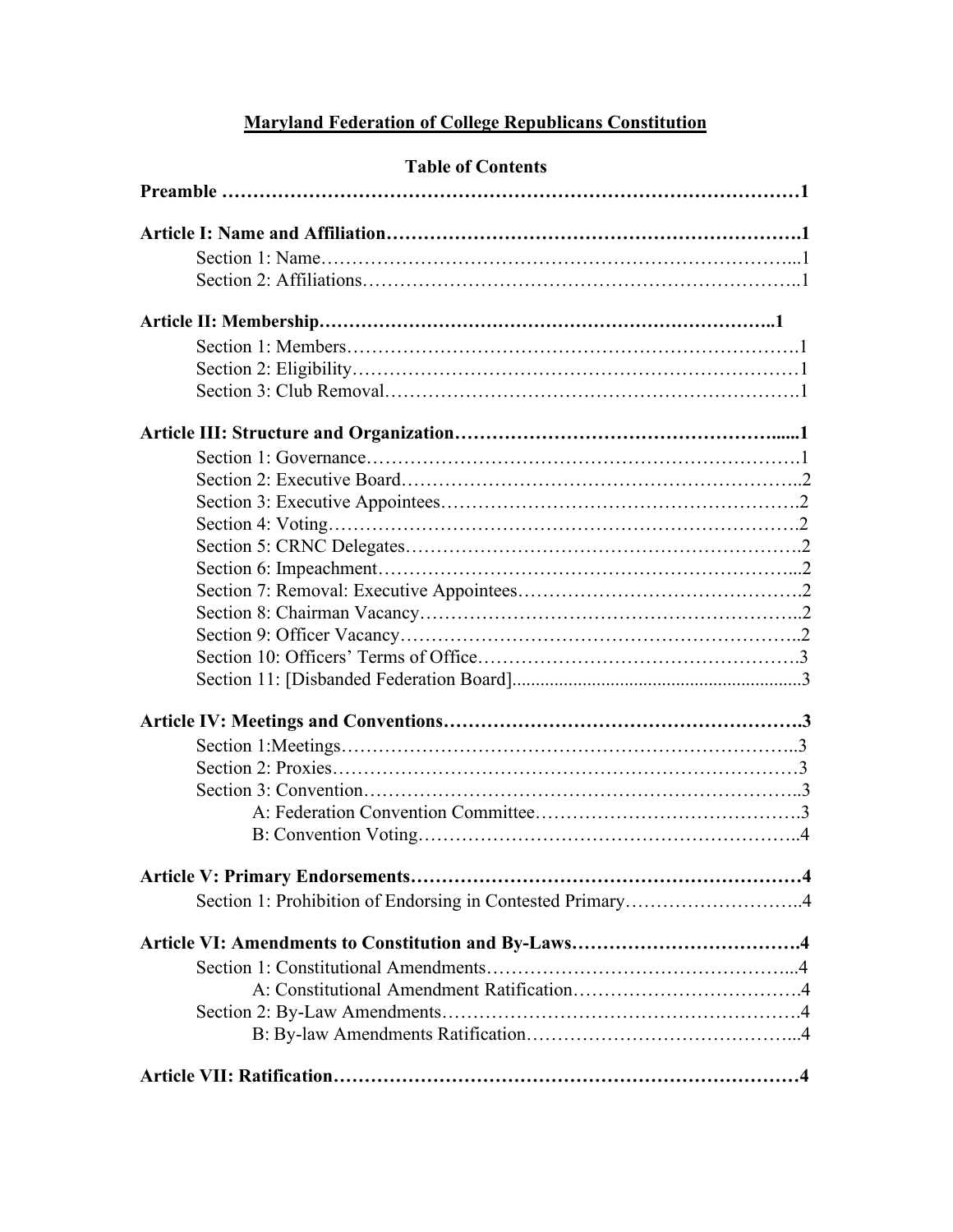# **Maryland Federation of College Republicans Constitution**

# **Preamble**

In order to further and advance the ideals of the Republican Party, to develop and encourage political leadership and awareness among college students in the state of Maryland, to strengthen College Republican clubs, and to assist local, state, and federal Republican candidates and Republican organizations, we, the Maryland Federation of College Republicans, hereby establish this constitution.

**Article I: Name and Affiliation** Federation of College Republicans (hereinafter referred to as the "Federation").

**Section 2 [AFFILIATIONS]** The Federation shall be affiliated with the Maryland Republican Party, the College Republican National Committee, and its Northeast Caucus. With the Approval of the Chairman and a majority vote of the Executive Board, the Federation shall be affiliated with any group deemed appropriate and good for the operations of the Federation.

## **Article II: Membership**

**Section 1 [MEMBERS]** The Federation shall act as the sole organizational body for all individual College Republican (hereinafter referred to as "CR") clubs in the state of Maryland.

**Section 2: [ELIGIBILITY]** Full membership in the Federation shall be open to CR clubs on any collegiate campus in the state of Maryland, public or private. Only one club may be recognized per campus. To obtain recognition as a member of the Federation, a club must be be approved through a majority vote of the Executive Board. A member club must demonstrate a willingness to follow the spirit of the Federation and the Republican Party.

**Section 3: [CLUB REMOVAL]** A club shall cease to be recognized if it fails to act in accordance with the provisions of this Constitution, or if its operations jeopardize the spirit of the Federation or of the Republican Party. Such a determination must be made through a two-thirds vote of the Executive Board. Removal of recognition status shall be promptly made known to both the removed club and other member clubs within the Federation.

# **Article III: Structure and Organization**

The Federation shall have the following general organizational structure:

**Section 1: [GOVERNANCE]** The Federation shall be governed first by the Federation Constitution, second by the Federation By-laws, and third by the most current edition of the Robert's Rules of Order.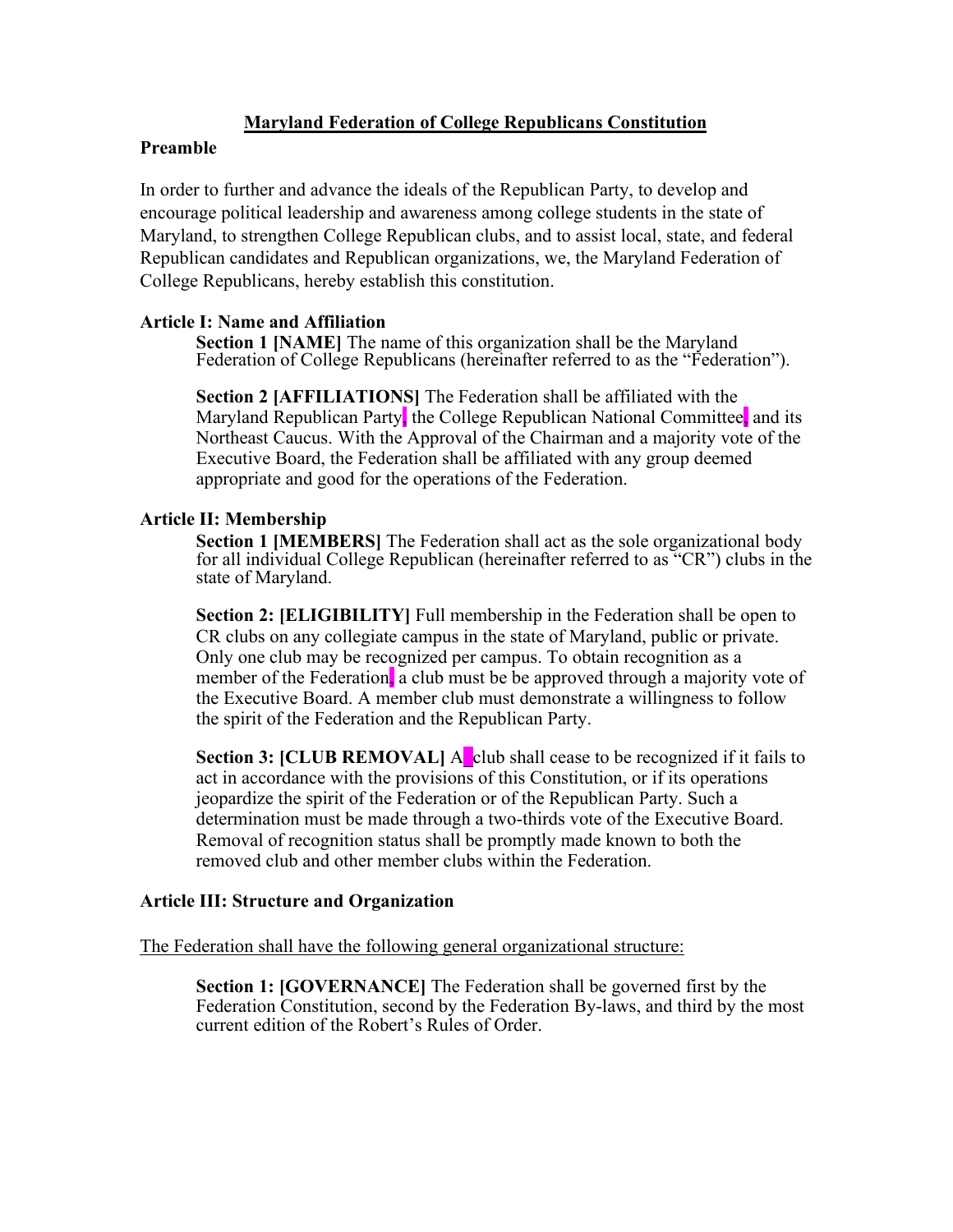**Section 2: [EXECUTIVE BOARD]** The Federation shall be governed by an Executive Board. The Executive Board shall include the presiding officer from each member club within the Federation, non-voting executive appointees, and at least four elected Officers, which are the Chairman, Vice Chairman, Secretary, Treasurer, and regional directors. If an elected officer within the Federation Executive Board is also a club president, they must appoint a proxy from their university. The inclusion of a Vice Chairman can be waived in accordance within the emergency guidelines of Section 11.

**Section 3: [EXECUTIVE APPOINTEES]** The Chairman, with the majority consent of the Officers, shall create any such positions that may be necessary for the successful operation of the Federation. These positions shall be approved through the consent of the Chairman and the approval of a majority of the Executive Board. All Appointees shall be considered *exofficio* members of the Executive Board, but shall not have full membership rights. **Within 24 hours before or after each board meeting, the Chairman, Vice Chairman, Secretary, Treasurer, and Regional Officers will review submitted updates**  from each ex-officio member and determine whether he/she has met expectations and thus can remain on the board. In order for an ex-officio **officer to be removed, the majority of the voting members of the Executive Board reviewing the report must vote to remove the individual.**

**Section 4: [VOTING]** Full membership on the Executive Board shall entitle Board members to one vote each when tallies must be taken on issues. The Secretary will be responsible for tallying votes. In the event that the Secretary cannot oversee voting  $(i.e.,$  situations like the Secretary is being impeached in accordance with Article III Section 6), the Chairman will appoint another board member to oversee the process.

**Section 5: [CRNC DELEGATES]** The Chairman shall appoint delegates to the national convention of the College Republican National Committee (CRNC).

**Section 6: [IMPEACHMENT]** Grounds for the impeachment of Officers shall be limited to violations of the Constitution, inattention to duties, or inappropriate conduct that proves to be disgraceful or embarrassing to the Federation. Officers shall be removed through a two-thirds vote of the Executive Board after a hearing at a meeting called exclusively for that purpose. The purpose of this hearing and the details of the hearing venue, date, and time shall be made known to all members of the Executive Board no later than two weeks before the actual hearing.

**Section 7: [REMOVAL: EXECUTIVE APPOINTEES]** Executive appointees serving on the Executive Board shall be removed through a majority vote of the Officers.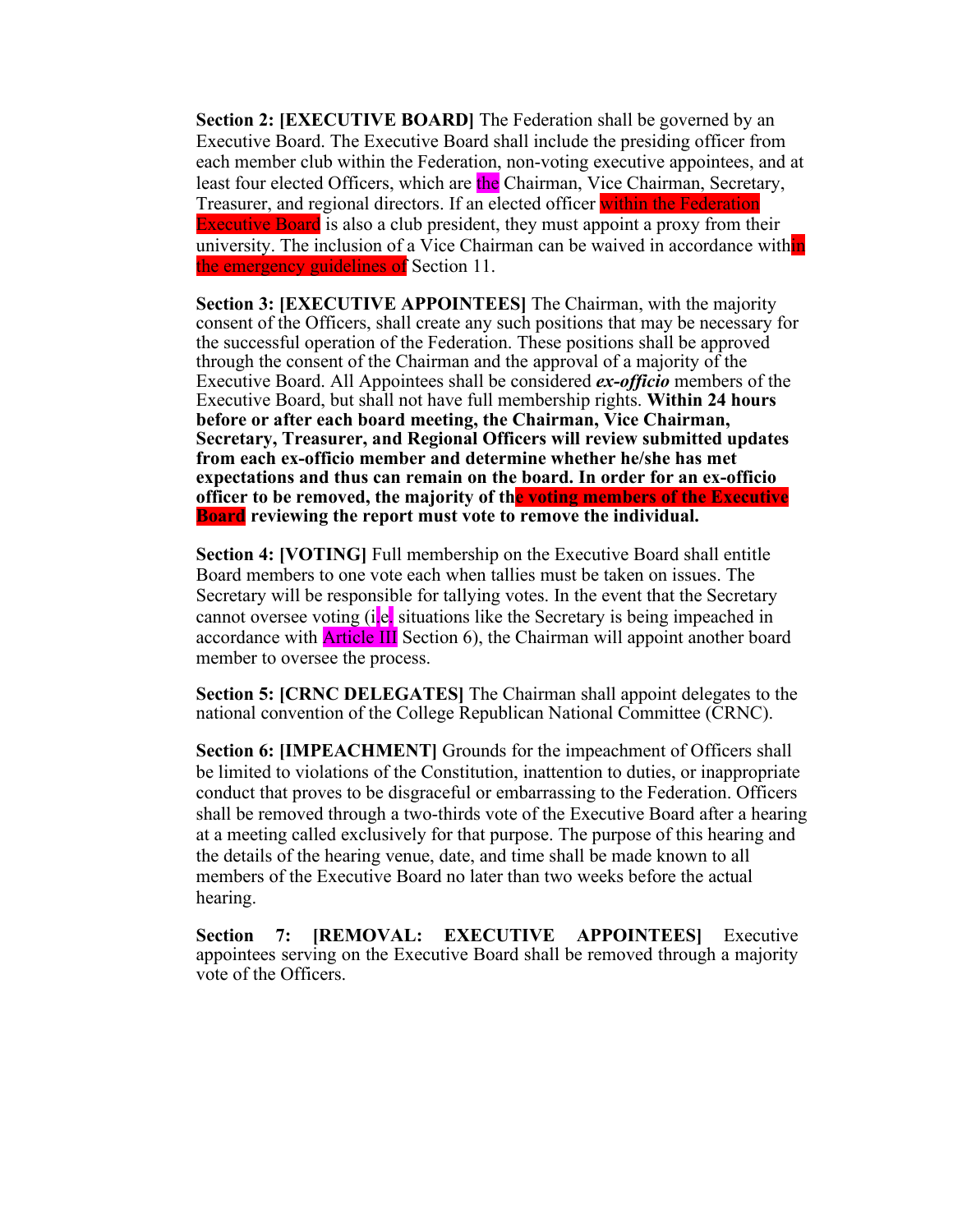**Section 8: [CHAIRMAN VACANCY]** In the event of a vacancy of the position of the Chairman, the Vice Chairman shall assume the title and responsibilities of the Chairman for the duration of the term. In the event of a vacancy in the positions of Vice Chairman in addition to the vacancy of the Chairman, the Secretary will call a vote of Executive Board members, including chapter Presidents, to elect a new Chairman and Vice Chairman. In the event the Secretary is running for either position, the Secretary will appoint a chapter President to facilitate the vote. The vacancy of Vice Chairman is also contingent upon **Article III** Section 11.

**Section 9: [OFFICER VACANCY]** In the event of vacancies in any officer position, the Chairman shall nominate a replacement for the vacant position. The nominee shall be confirmed through a two-thirds vote of the Executive Board, except in the case of a vacancy in a Regional Director, in which case the nominee will be confirmed by a two-thirds vote of the presiding officers of the region's clubs.

**Section 10: [OFFICER TERMS OF OFFICE]** The term of office for the Chairman, Vice Chairman Secretary, Treasurer, and Regional Directors shall begin thirty days after the convention and conclude exactly thirty days after the proceeding convention, although the inauguration of new Officers shall formally occur at the convention itself. During the thirty-day transition period, the Chairman-Elect shall meet with the current Chairman to discuss the status of the Federation and receive training on the operation of the Federation. This transition period shall also be used to brief new officers on their duties and apprise them of the status of the Federation.

**Section 11: [DISBANDED FEDERATION BOARD] If** the most recently recognized Federation Chairman could be impeached and if there are no active board members to hold an impeachment meeting, but there are individuals interested in forming a new Federation Board, the Board is considered "disbanded." When forming a new governing body to replace a disbanded board, effort should be made to contact the disbanded board Chairman, but formal consent is not necessary. To form a new governing body, the interested individual(s) should first consult with the College Republican National Committee and the Maryland Republican Party regarding official removal of the individual holding the Chairman position of the disbanded board. After receiving the consent of both organizations, the interested individuals(s) should then call a "mini-convention" with representation from the majority of knowingly active chapters in Maryland to elect interested individual(s) into board positions. When a new Chairman is elected, the disbanded board Chairman is no longer recognized. Any vacant voting positions after a "mini-convention" will be appointed by the new Chairman and in accordance with **Article III** Section 4 will have full voting rights for the duration of the term. The Chairman is not required to appoint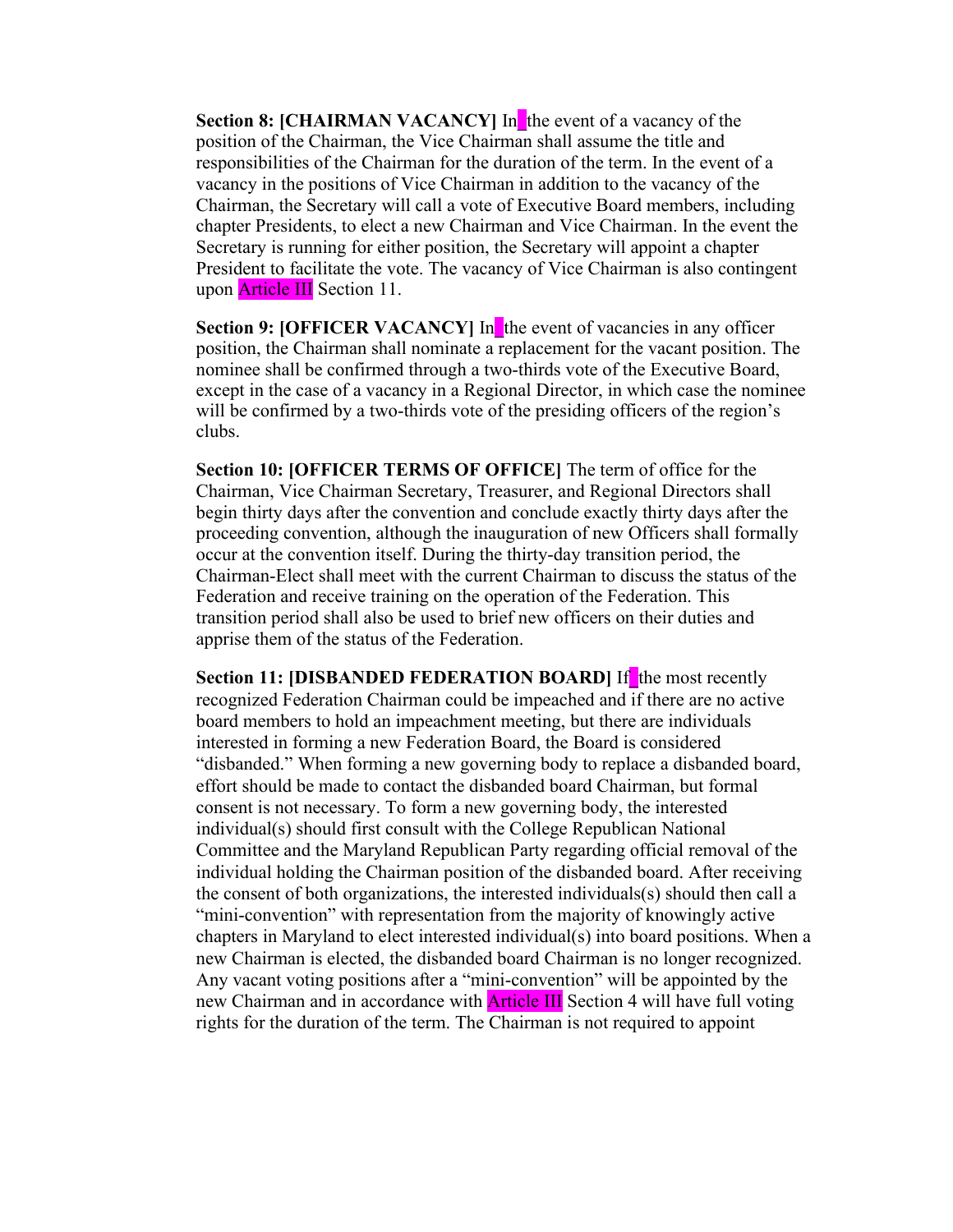a Vice Chairman under these circumstances. At the first formal convention since the mini-convention and conventions thereafter, a Vice Chairman must be elected.

#### **Article IV: Meetings and Convention**

**Section 1: [MEETINGS]** The Executive Board shall hold a regular meeting at least once every six weeks during the regular school year. Board meetings may be called by the Chairman or by a two-thirds vote of the Executive Board. Members shall be contacted by the Secretary to be informed of the meeting venue, date and time at least two weeks in advance.

**Section 2: [PROXIES]** Executive Board members who cannot attend a regular meeting must contact the Secretary to inform him of the situation. They are permitted to arrange virtual attendance, but when this is impossible, proxies shall be accepted from a member of the home club for a club's presiding officer and from any member of the home club for an absent Executive Board officer. Proxies shall entitle the representatives of the absent Board member to vote in his place on pending issues before the Executive Board. Proxies shall be typed and be signed by both the proxyholder and the Executive Board member sending the proxy with the following information: Date of meeting, Executive Board member's title and phone number, proxyholder's name and with the title of 'PROXY.' No proxy will be accepted for an Executive Board member if he/she fails to contact the Secretary.

**Section 3: [CONVENTION]** The Federation shall hold a spring convention each year. The convention shall serve two essential purposes. First, it shall showcase the activities, leaders, and members of the Republican Party. Second, it shall serve as the site for the adoption of the Federation platform and the election of Federation officers for the upcoming year.

- **A. [FEDERATION CONVENTION COMMITTEE]** The Chairman shall supervise the creation and operations of a Federation Convention Committee. This committee shall be composed of the Treasurer/Secretary and other members deemed necessary for the planning of the annual spring convention. The Chairman and other members of the Executive Board shall recommend members for this committee. Membership shall be approved through a majority vote of the Officers. The Convention Committee is recommended to comprise three separate sub-committees. These sub-committees shall be the Credentials Sub-Committee, Sub-Committee on Standing Rules, and Program Sub-Committee. These sub-committees shall operate as outlined in the newest edition of Robert's Rules of Order in the section on organizing established societies' conventions.
- **B. [CONVENTION VOTING]** Each member club of the Federation shall be entitled to voting representation for the adoption of the Federation platform and the election of Federation Officers, as delineated in the By-laws.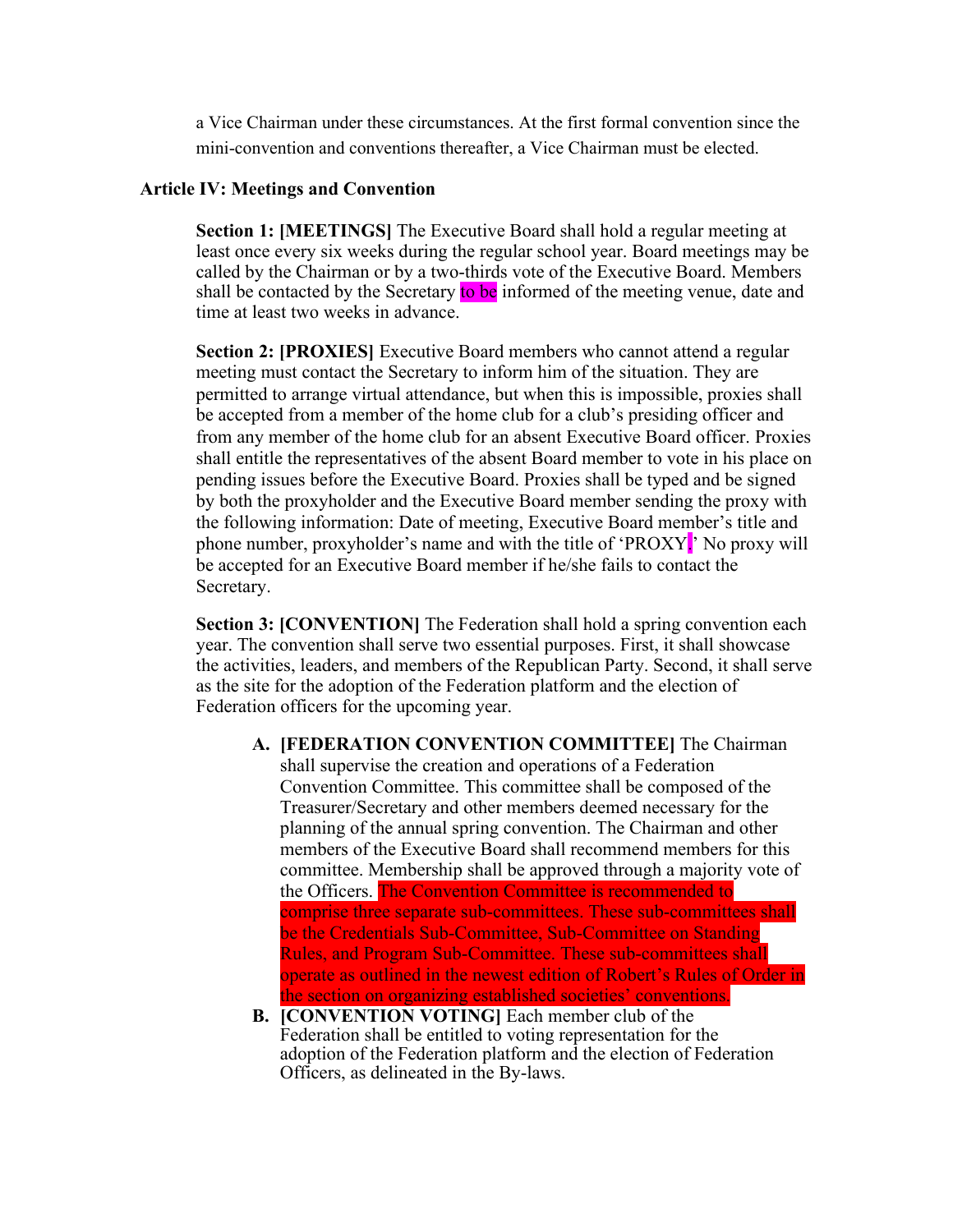#### **Article V: Primary Endorsements**

# **Section 1: [PROHIBITION OF ENDORSING IN CONTESTED PRIMARY]**

The Federation is forbidden from endorsing or officially affiliating with a specific candidate or campaign in a contested Republican primary election. This shall in no way impede members, in their personal capacity, from endorsing and/or working for candidates.

#### **Article VI: Amendments to Constitution and By-laws**

**Section 1: [CONSTITUTIONAL AMENDMENTS]** Amendments to the Federation Constitution may be proposed by any member of the Executive Board at the spring convention, or by a majority of a club delegation at the spring convention, or any member of the Executive Board at any Executive Board meeting. Constitutional amendments shall be presented at least four weeks in advance of spring convention, or at the **Executive Board** meeting where the meeting Constitutional Amendment is being proposed, to the Secretary and Chairman.

**A: [CONSTITUTIONAL AMENDMENT RATIFICATION]** A two-thirds vote at a spring convention is required to ratify any amendment to this Constitution. Between conventions, a two-thirds vote of the Executive Board and a unanimous vote by the **elected** Officers of the Federation is required to ratify an amendment to this Constitution. The Chairman must supervise all amendment changes.

**Section 2: [BY-LAW AMENDMENTS]** Any Executive Board member may propose Amendments to the Federation By-laws. By-law amendments must be presented to the Secretary and Chairman at least four weeks in advance of any Executive Board meeting.

A. **[BY-LAW AMENDMENT RATIFICATION]** A two-thirds vote of the Executive Board is required to ratify any  $\overline{B}v$ -law amendment.

#### **Article VII: Ratification**

**Section 1: [FEDERATION CONSTITUTION RATIFICATION]** This constitution shall take effect April 25, 2020 and is a revised version of the August 15, 2014 constitution.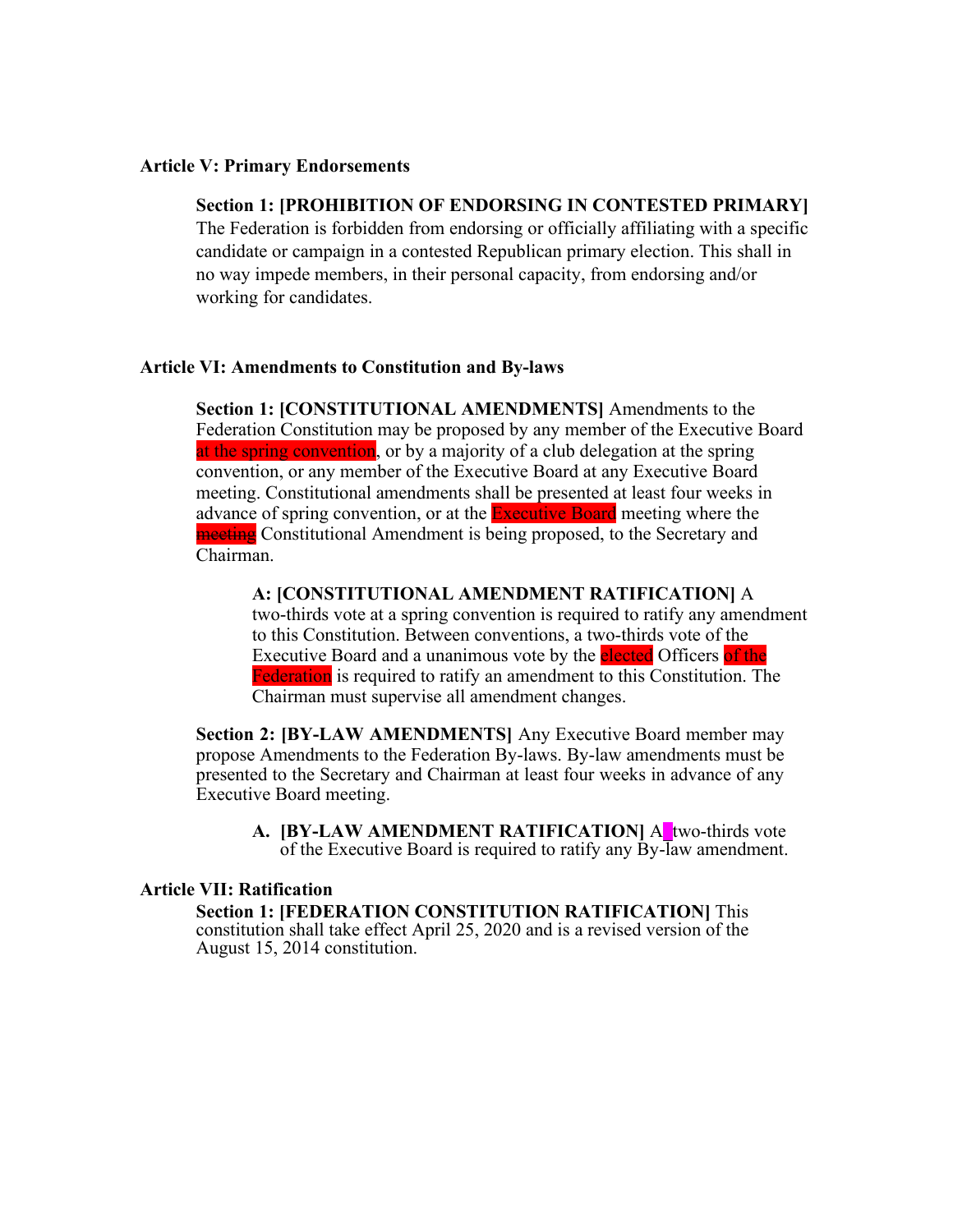### **Federation By-laws**

#### **ARTICLE I: Officer Duties**

**Section 1: [CHAIRMAN]** The Chairman shall be the chief executive official and sole spokesman for the Federation. The Chairman shall preside over all meetings of the Federation and of the Executive Board. The Chairman shall be chiefly responsible for the general management of the Federation. The Chairman shall fill temporary vacancies among the Executive Board members and shall appoint special project directors or assistants as needed.

**Section 2: [Vice Chairman]** The Vice Chairman shall serve in conjunction with the Chairman, sharing in all responsibilities with the Chairman. The Vice Chairman shall act as deputy to the Chairman and fulfill the role of the Chairman in the Chairman's absence. The Vice Chairman shall supervise all Federation programming, including leadership training, social activities, and special events. The Vice Chairman shall also coordinate with Regional directors to facilitate communication between the regions and encourage statewide events. In the event of reforming a federation under the emergency guidelines of constitution Article III Section 11, these duties will be delegated as seen appropriate by the Chairman.

**Section 3: [SECRETARY]** The Secretary shall collect updates from each club at every regular meeting. The Secretary shall record the minutes of all Federation meetings and distribute copies of minutes to all Executive Board members no later than two weeks after any meeting. The Secretary shall maintain Federation records and prepare a historical profile of the Federation activities during a given year for distribution at the annual convention. The Secretary shall officiate at Federation platform voting and Officer elections.

**Section 4: [TREASURER]** The Treasurer shall prepare and present to the Executive Board, annual budgets for new or ongoing expenditures and activities. The Treasurer shall oversee and ensure the Federation's compliance with the annual budget. The Treasurer shall present to the Executive Board regular reports on the Federation's financial position, including regular financial forecasts based on actual expenditures and incomes.The Treasurer shall prepare and maintain records and documentation of all Federation transactions, expenditures, and incomes. The Treasurer shall manage all Federation accounts with banking and online transaction bodies. The Treasurer shall ensure compliance with all relevant federal, state, and municipal legislation. Said reports should be distributed at every Executive Board meeting, with an annual report distributed at the spring convention.

**Section 5: [REGIONAL DIRECTORS]** Regional Directors shall oversee and connect local chapters in order to promote cooperation, expand resources and community outreach efforts, and establish connections between chapters, communities, government officials, and candidates. Regional Directors shall promote local chapter events to coordinate outreach and expand attendance. Regional Directors shall seek to expand or establish chapters within their region and lay the framework for chapter success. The Executive Board will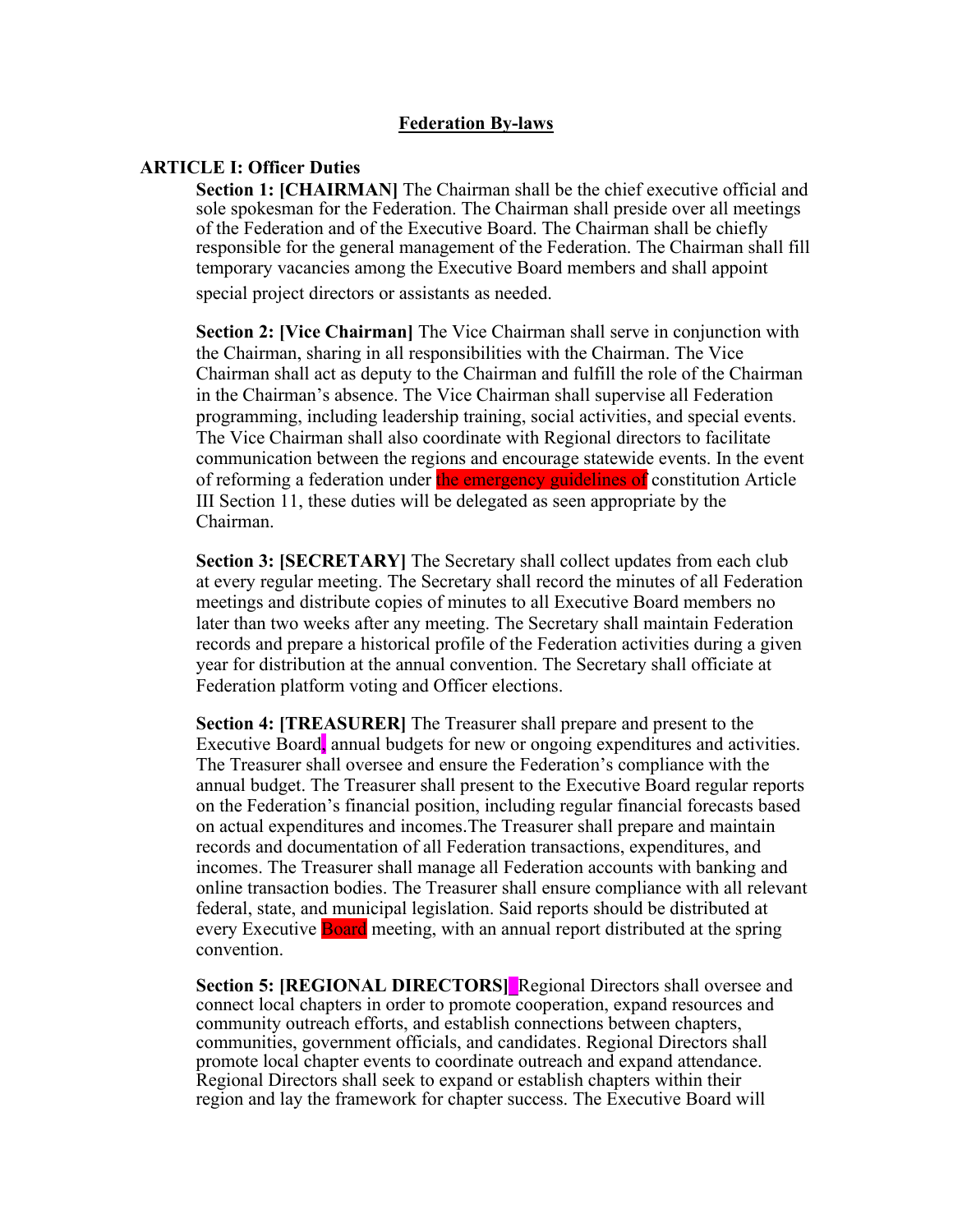determine via ⅔ vote before every convention which Regional Director positions are necessary for the upcoming year. Potential Regional Director positions are limited to three separate geographic that will be determined by the Executive Board before every convention.

# **Article II: Convention Procedures Section 1: [OPERATING RULES]**

**A: [DELEGATE ALLOTMENT]** The Federation Convention Committee shall, upon an examination of the membership list from each member club, determine the number of delegates each club shall have. The number of delegates per club shall be determined as follows: three delegates per club with one additional bonus delegate for every fifty members per club (For instance, a club with a membership list of fifty members would receive three automatic delegates and one bonus delegate.) Furthermore, alternates for delegates shall be created for the purpose of convention. Alternates shall be appointed by each CR club's presiding officer. The maximum number of alternates shall correspond to the allotted number of delegates each club is given for convention. Alternates are only permitted to vote in the event that an original delegate is no longer able to attend the convention. In the event no alternate can substitute an absent delegate, an open floor vote of the attending clubs at convention shall be called on the motion of permitting proxy voting for that club delegate by the present club delegates of the same university. No club shall receive more than one-third the **delegate** count for the entire roster of clubs in attendance or be represented by proxy.

- **1. [DELEGATE NOTIFICATION]** No later than two weeks before the convention, the Federation Convention Committee shall inform each club's presiding officer, in writing, of the number of delegates and alternates allocated to the presiding officer's club.
- **2. [DELEGATION CHAIRMAN]** The club's presiding officer shall then designate the appropriate delegates from a list of those club members who are attending the convention. The club's presiding officer shall serve as the delegation chairman to the convention, unless otherwise indicated in writing to the Secretary.
- **3. [ARRANGEMENT OF DELEGATES]** The delegation chairman may allot delegates votes in an arrangement of his or her choosing among club members, with the limitation that no one person may cast more than two delegate votes in the case of emergency proxy voting as outlined in Article II Section 1 Part A. (For instance, if the total number of club representatives to a convention is fewer than the total number of delegates possible under the guidelines described above, then the delegation chairman may allot up to two delegate votes to any individual or individuals serving in the delegation.)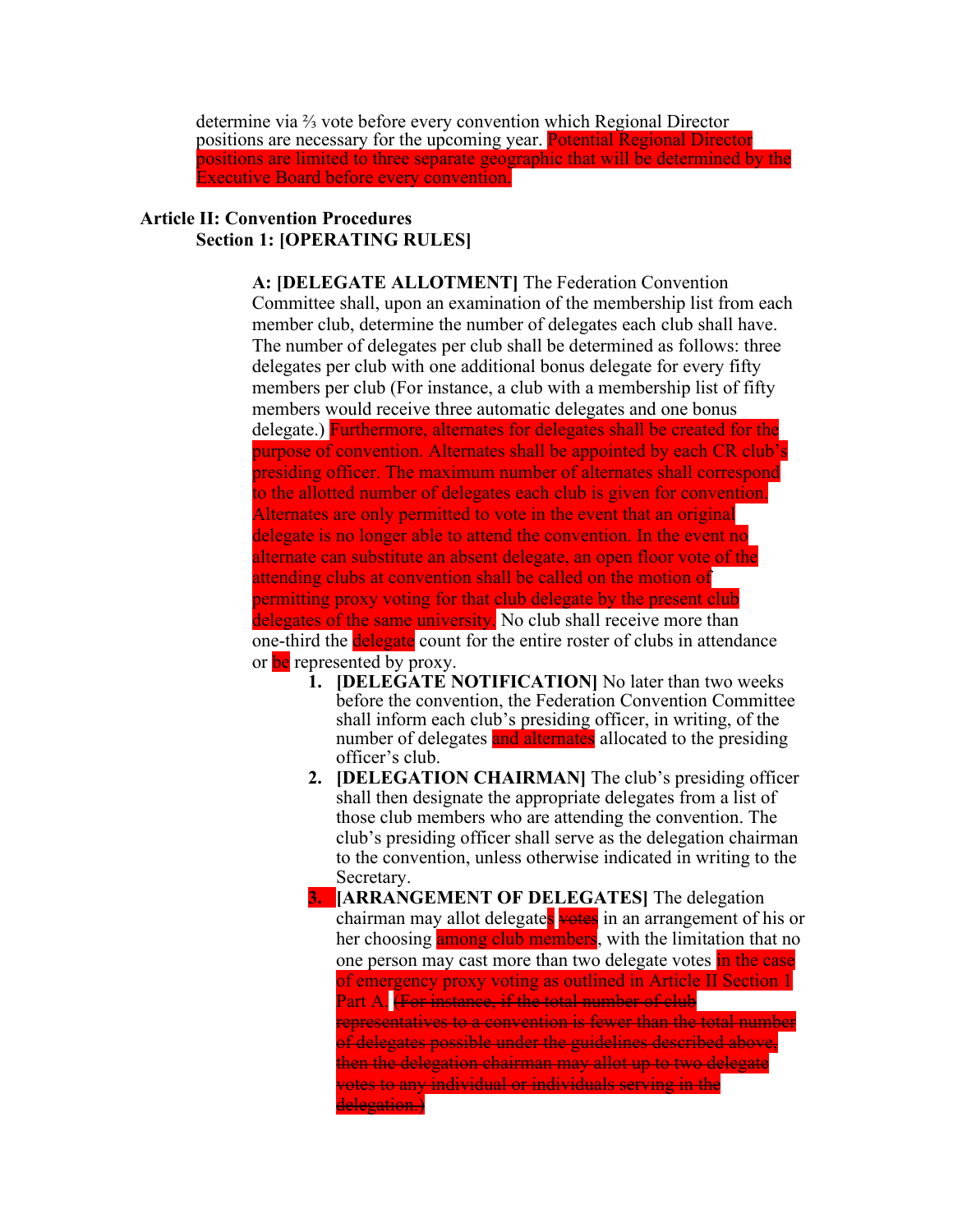- **B. [FEDERATION AGENDA]** The Federation Convention Committee shall provide a draft of the proposed Federation agenda to each club's presiding officer no later than two weeks before the convention. The agenda shall include all proposed Amendments to the Federation Constitution and By-laws.
- **C. [PLATFORM]** The Chairman shall preside over the consideration of the platform. Voting shall be done openly with the delegation votes announced by the delegation chairman. The final platform shall be recorded by the Secretary and distributed promptly to all member clubs. Adoption of the platform shall include consideration of the resolution submitted before the convention and from the floor.
- **D. [OFFICER ELECTIONS]** Officers shall be elected in this order: 1) Chairman, 2) Vice Chairman, 3) Secretary, 4) Treasurer, 5) Regional Directors in accordance with Robert's Rules of Order.
	- **1. [DELEGATION VOTING]** All club delegations shall cast votes for the offices of Chairman, Vice Chairman, Secretary, and Treasurer. Only club delegations within the **geographic** regions outlined by the Executive Board for Regional Directors shall cast votes for their respective Regional Directors.
	- **2. [OFFICER NOMINATIONS]** Candidates for Officer positions must announce their intention in writing to pursue office to the Chairman and Secretary no later than 10 days before the convention. Once their intention to run is received by the Chairman, they may be nominated from the floor and shall not need a second. Candidates shall be entitled to deliver campaign remarks and present endorsements for a period of time to be determined by the Federation Convention Committee and allocated equally to all candidates.
	- **3. [VOTING]** Votes for Officer candidates shall be openly cast with each delegate announcing his or her vote. The chairman shall announce the results for the Officer positions.
	- **4. [VOTE RECORDINGS AND ANNOUNCEMENT]** The Secretary shall tabulate votes and announce the winner for each election. (S)he shall record and publicize the events.
	- **5. [OATH OF OFFICE]** If an incumbent Chairman has been elected to serve another term, then the Secretary shall administer the oath of office. If a new Chairman has been elected, then the current Chairman shall administer the oath of office to his/her successor. The new Chairman shall repeat the following oath of office ["I (name of individual) do hereby pledge to fulfill the constitutional duties of the office to which I have been elected, and to do my best to advance the high ideals, interests, and values of the Republican Party and of the